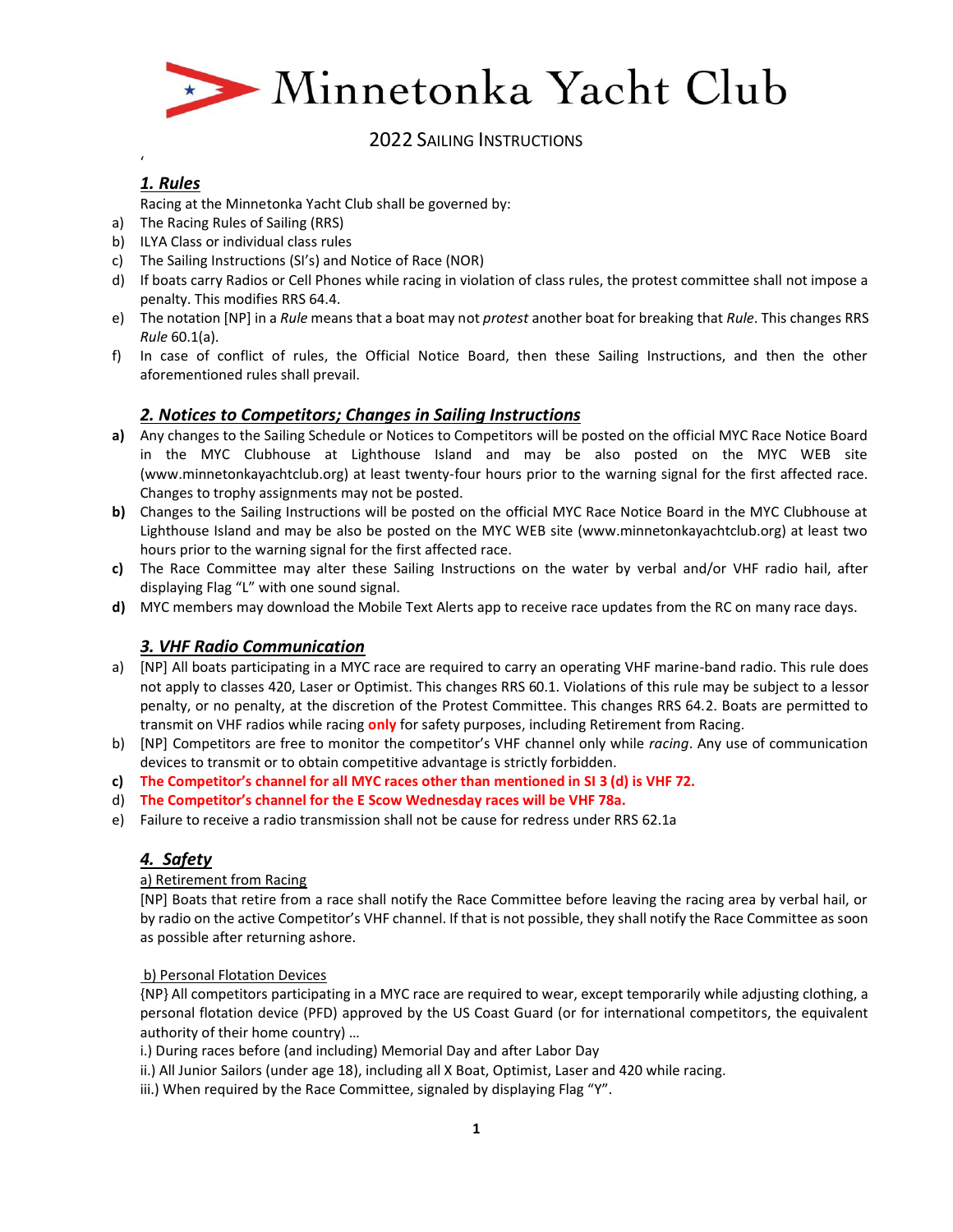

#### c) Throwable PFDs

With the exception of Optimist, Melges 15, 420 and Laser classes, all boats participating in a MYC race or event must carry a U.S. Coast Guard approved Type IV throwable safety device within easy reach of the helmsman.

#### d) Safety Checks

The Race Committee may perform random safety checks during the season. Approved PFDs, throwable USCG Type IV safety device and the location of each are to be shown to the Race Committee during the safety check.

## e) Search and Rescue Instructions

When the Race Committee displays Flag "V" with one sound, all race boats and support vessels shall, if possible, monitor the active Competitor's VHF channel for search and rescue instructions. Please see RRS 37.

#### f) Flotation Panels

Sail flotation panels at the head of the mainsail are required while racing for Class E, MC and X, under the following conditions:

i.) When indicated by the Race Committee. Notification will consist of Flag "F" flown from the MYC flagpole on Lighthouse Island 30 minutes before the warning signal for any race where flotation panels are required. The Race Committee may also display Flag "F" on the MYC Signal Boat before the Warning Signal and make a courtesy (unofficial) announcement on the Competitor's VHF radio channel and/or the MYC Mobile Text alerts thirty to fortyfive minutes before the warning signal.

ii.) Before (and including) Memorial Day and after Labor Day, Classes E, MC and X shall use flotation panels.

iii.) Any boat should use flotation panels voluntarily when it deems appropriate.

## *5. Signals Made Ashore*

Signals made ashore will be displayed from the Race Committee Signal Boat at Lighthouse Island, except as modified in Instruction 4 f), above.

## *6. Schedule of Races*

Scheduled Races are listed in the MYC Annual Program.

MYC Fleets racing in the WYC Commodore Cup series or the WYC Fall Regatta that are conducted by the WYC Organizing Authority, are scored by and subject to the WYC Notice of Race and Sailing Instructions.

## *7. Racing Area*

The racing area is Lower Lake Minnetonka.

## *8. Courses*

The diagrams in Illustration A show the courses, including the approximate angles between legs, the order in which marks are to be passed, and the side on which each mark is to be left. The course will be displayed on the Race Committee signal boat course board, supplemented by oral announcements from the Race Committee as appropriate. The course board will list the class(es), course for each class, and color of the leeward mark(s) to be rounded. On Wednesday evening races with upwind starts, the color of the windward mark(s) will be indicated. The Race Committee may also post the approximate compass bearing from the start to the first mark on the course board.

#### a) Classes

Classes of boats will be posted on the course board in descending order of start prior to the preparatory signal. When two or more classes are to start simultaneously, class designations will appear on the same horizontal line.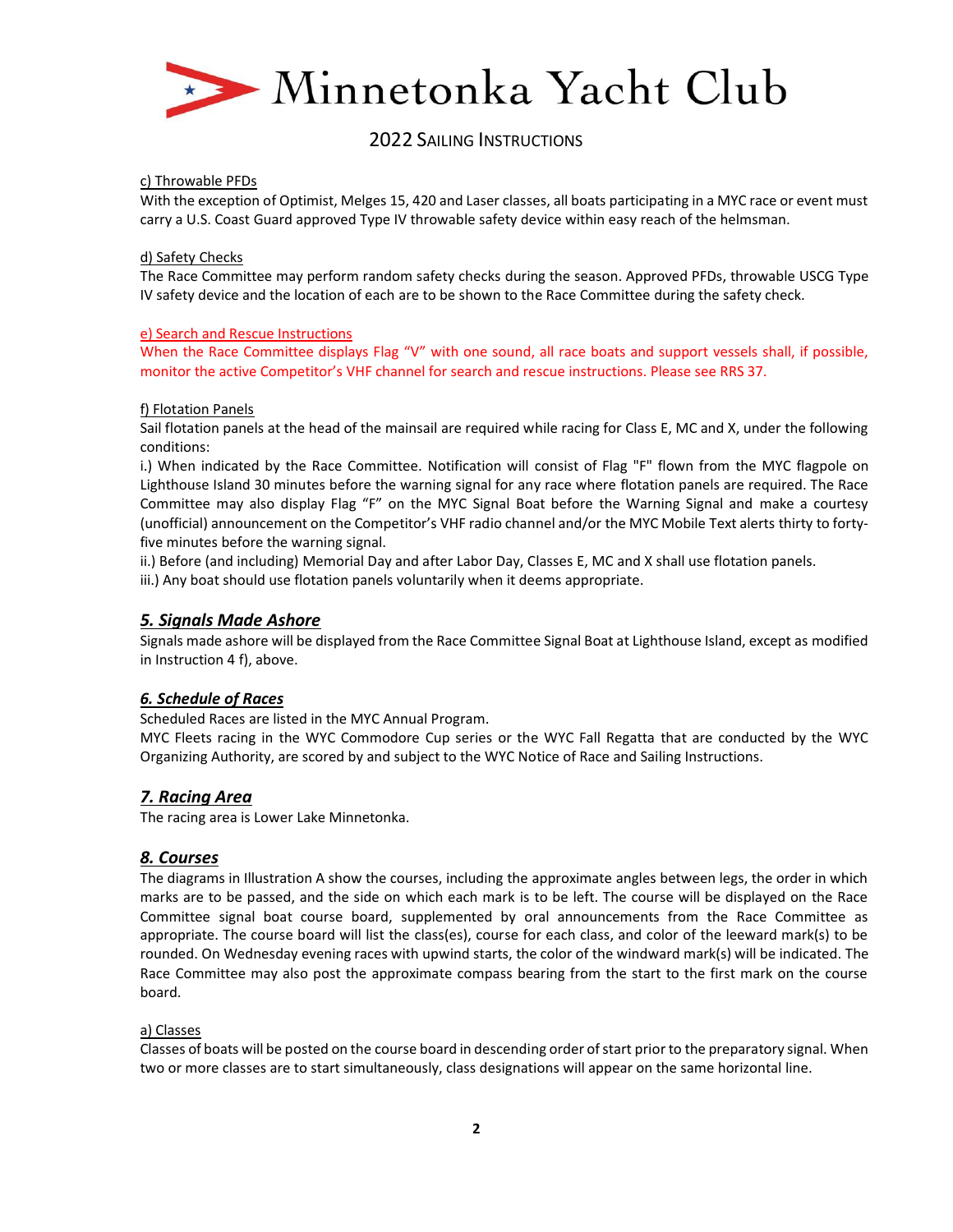

#### b) Course Designations

Courses will be posted on the course board. If multiple windward or leeward marks are to be used, the color of the mark(s) for the respective class(es) will also be posted. Verbal hails from the Race Committee during the starting sequence may also be used to clarify which fleets will use which color marks. Course designators will be as follows:



- O (Start- 1-1a- 2- 3- 1-1a- 3- Windward Finish)
- T (Start- 1-1a- 2- 3- Windward Finish)
- 
- 2 (Start- 1-1a- Leeward Finish) (Start- 1-1a- 3- Windward Finish)
- 4 (Start- 1-1a- 3- 1-1a- Leeward Finish)
- 5 (Start- 1-1a- 3- 1-1a- 3- Windward Finish)
- (Start- 1-1a- 3- 1-1a- 3- Modified Finish)
- 
- 6 (Start- 1-1a- 3- 1-1a- 3- 1-1a- Leeward Finish) (Start- 1-1a- 3- 1-1a- 3- 1-1a- 3- Windward Finish)

Marks 1, la, 2, and 3 are left to Port unless Mark 3 is a gate, or unless otherwise notified.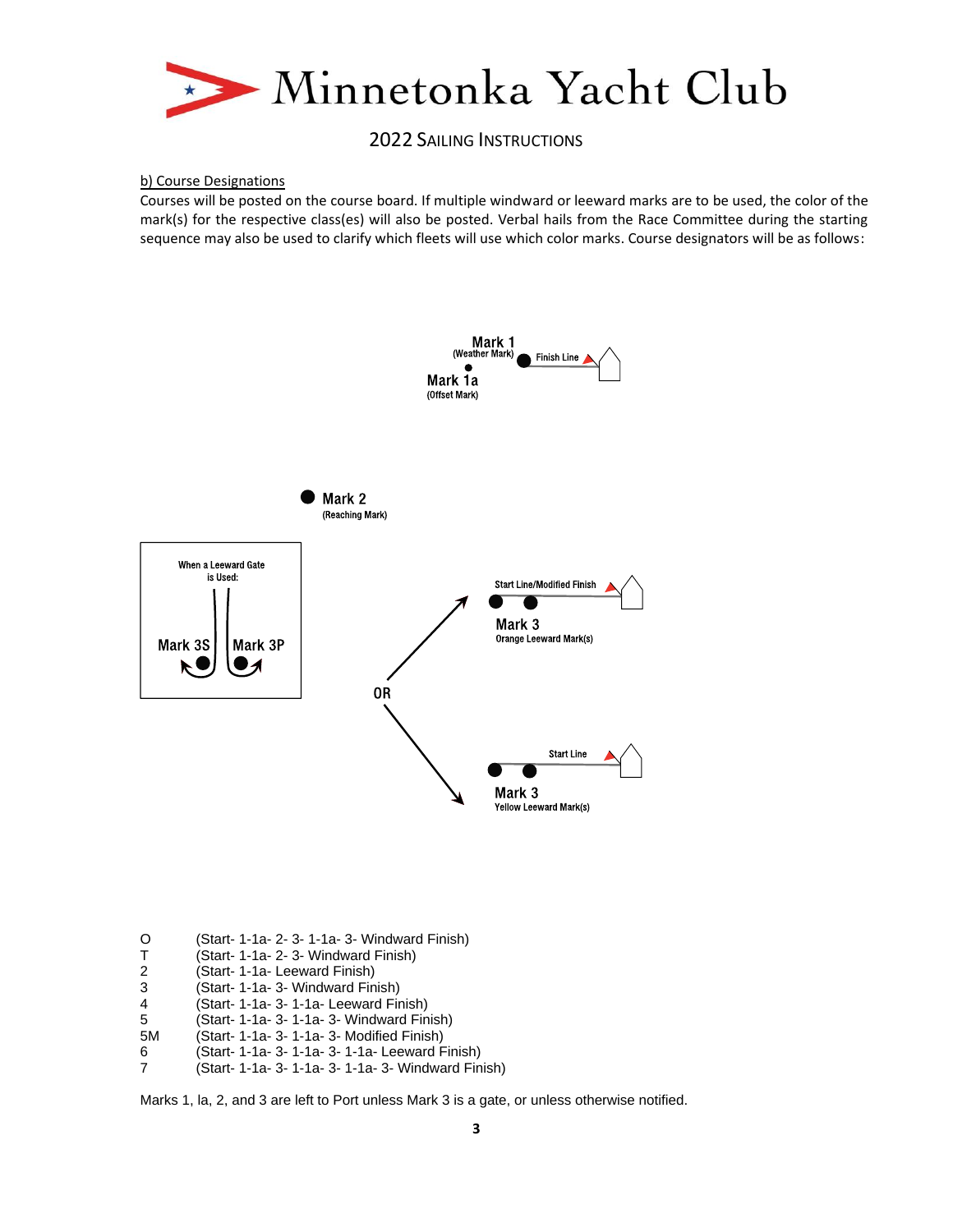

#### c) Leeward Gates

If the Race Committee sets a Leeward Gate instead of a single Mark 3, boats shall sail between Mark 3S and Mark 3P from the direction of the last mark and round either Mark 3S to starboard or Mark 3P to Port, as shown in the course diagram. If a Leeward Gate is set, but one of the Gate Marks is missing, boats shall round the remaining Mark to port.

If the Race Committee sets a starting line with two start marks as indicated in SI 12 c), and if both marks remain set after the start, they shall be used as leeward gate marks for the fleets designated to use that leeward mark.

#### d) Back-to-Back Races

During select race dates as noted in the schedule, an effort will be made to complete two back-to-back races. Two races may not be sailed or completed on days with light winds, heavy winds or adverse weather conditions, and/or due to time constraints.

#### e) Start Marks as Leeward Gate

If the Race Committee sets a starting line with two start marks, the mark closer to the Signal Boat (green unless otherwise announced by the RC) will be the start mark for all MYC fleets except Class E scows.

#### f) Burton Cup/ MS Cup

The Burton Cup and MS Cup race will start and finish in the vicinity of Lighthouse Island. The course will be defined on the course board and by verbal hail by the Race Committee and may be unique and different from those courses described above. Competitors shall abide by all Government Navigational marker buoys.

#### g) Northome Series Races

Unless the Race Committee announces otherwise, all Northome Series races will use a reverse starting order (pursuit style), with Open Class starting first, and Class A last.

#### h) Modified Course Option 1:

The Race Committee may switch to Modified Course Option 1 with an announcement over Competitor VHF channel 72 or 78a, and display of Flag "L." The Race Committee will set a starting line between the course side of two marks, with the Signal boat nearby (unanchored). The RC will use announcements by VHF radio and Sound signals only (Appendix U) to start the races. No Flags will be displayed from the Signal Boat. The two start marks will also function as leeward 'gate' marks.

The course(s) and fleet starting order(s) will be announced by the Race Committee on the Competitor's VHF channel. The Race Committee will set a windward mark and an offset mark, with both marks to be rounded to Port.

Finish lines for courses designated with a leeward finish (Course 2, 4, etc.) will be between the course sides of two start/gate marks.

Finish lines for courses designated with a windward finish (Courses 3, 5, etc.) will be between the course sides of the windward mark and the offset mark.

For both upwind and downwind finishes, the Signal Boat will be nearby (unanchored) but the finishes will be between the two marks.

#### i) Modified Course Option 2:

The Race Committee may switch to Modified Course Option 2 when announced by over the Competitor's VHF channel. Races will start and finish between a staff displaying an orange flag near the SW corner of Lighthouse Island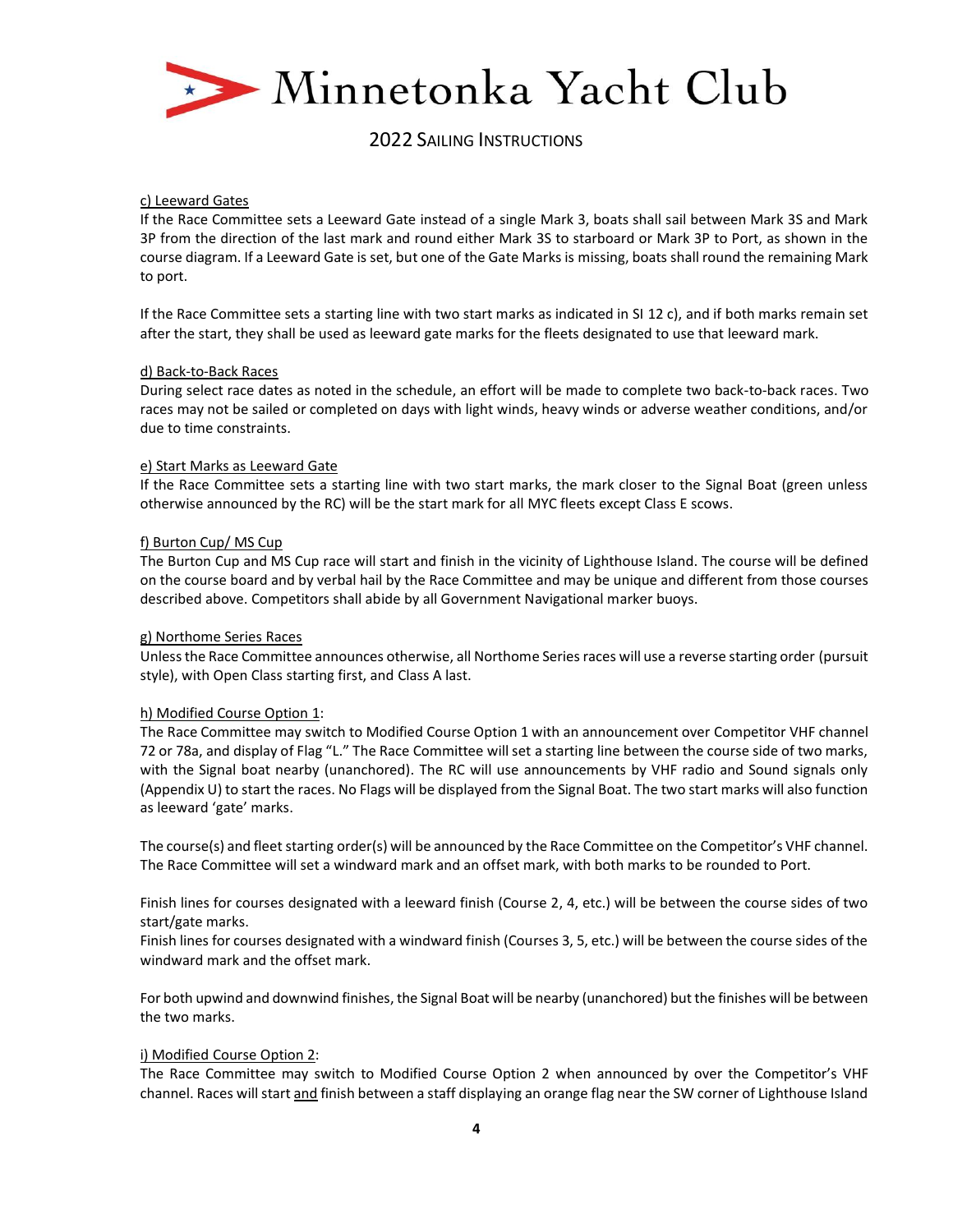

and the course side of a nearby buoy. Courses and marks will be described by the Race Committee hailing on the Competitor's VHF channel.

The Race Committee will use announcements by VHF radio and Sound signals only (Appendix U) to start the races. No additional Flags will be displayed from Lighthouse Island.

## *9. Marks*

Marks will be a combination of yellow, orange and green inflatables unless modified by verbal hail of the Race Committee.

a) Offset mark (Mark la) will be a small ball and may be placed within approximately 50 yards of the windward mark. If an offset mark is used, it shall be rounded after, and in the same direction as the windward mark.

b) The racing mark(s) may vary by fleet. If multiple windward and/or leeward marks are used for different fleets, they will be designated by color on the course board and/or by verbal hail from the Race Committee during the starting sequence, unless its location is changed during the race and the color of the new mark is announced by the Race Committee with the course change.

c) If robotic "Mark-Bots" are in use, routine movement of these marks on the course will not be grounds for redress. This includes mark bots making movements caused by changing windage, marks returning to station after having been pushed away by a competitor, and collisions with marks that do not cause damage. RRS 31 still applies.

## *10. Borrowed Sails*

A boat using a borrowed sail with a different sail number shall report the proper number to the Race Committee signal boat prior to her preparatory signal and again when finishing the race. Failure to comply may result in a 20% scoring penalty for that race.

## *11. Postponements*

When Flag "B" or a red flag is hoisted along with the Answering Pennant (Flag "AP"), a warning signal will not be given any sooner than 30 minutes after the lowering of Flag "B" or the red flag, accompanied by one sound signal. Intention to postpone may also be announced prior to the scheduled starting time.

## *12. The Start*

## a) Start

Class A Scows racing on Tuesday nights and E Scows racing on Wednesday nights will start using RRS 26. All other MYC races except evening youth races as indicated in SI 12 (b) will be started using the following system:

All signals will be at 3-minute intervals. Times shall be taken from the visual signals; the absence of a sound signal shall be disregarded.

| Signal      | Visual & Sound Signal Minutes to Start |   |
|-------------|----------------------------------------|---|
| Warning     | White Flag; 1 sound                    | 6 |
| Preparatory | Flag $''$ l"; 1 sound                  | 3 |
| Starting    | Red Flag; 1 sound                      | 0 |

Each signal shall be removed one minute before the next is made. When multiple fleets are racing, the starting signal for each class shall be the preparatory signal for the next. The "One Minute Rule" RRS 30.1 will be in effect for all races. This modifies RRS 26 and RRS "Race Signals"

#### b) Audible Signal Racing System

For the X, 420, Melges 15, Laser and Optimist fleets, the Race Committee may start races using the Audible Signal Racing System (RRS Appendix U). If this starting system is used for starting any other fleets, the Race Committee will hoist Flag "L" (with one sound signal) and announce the change.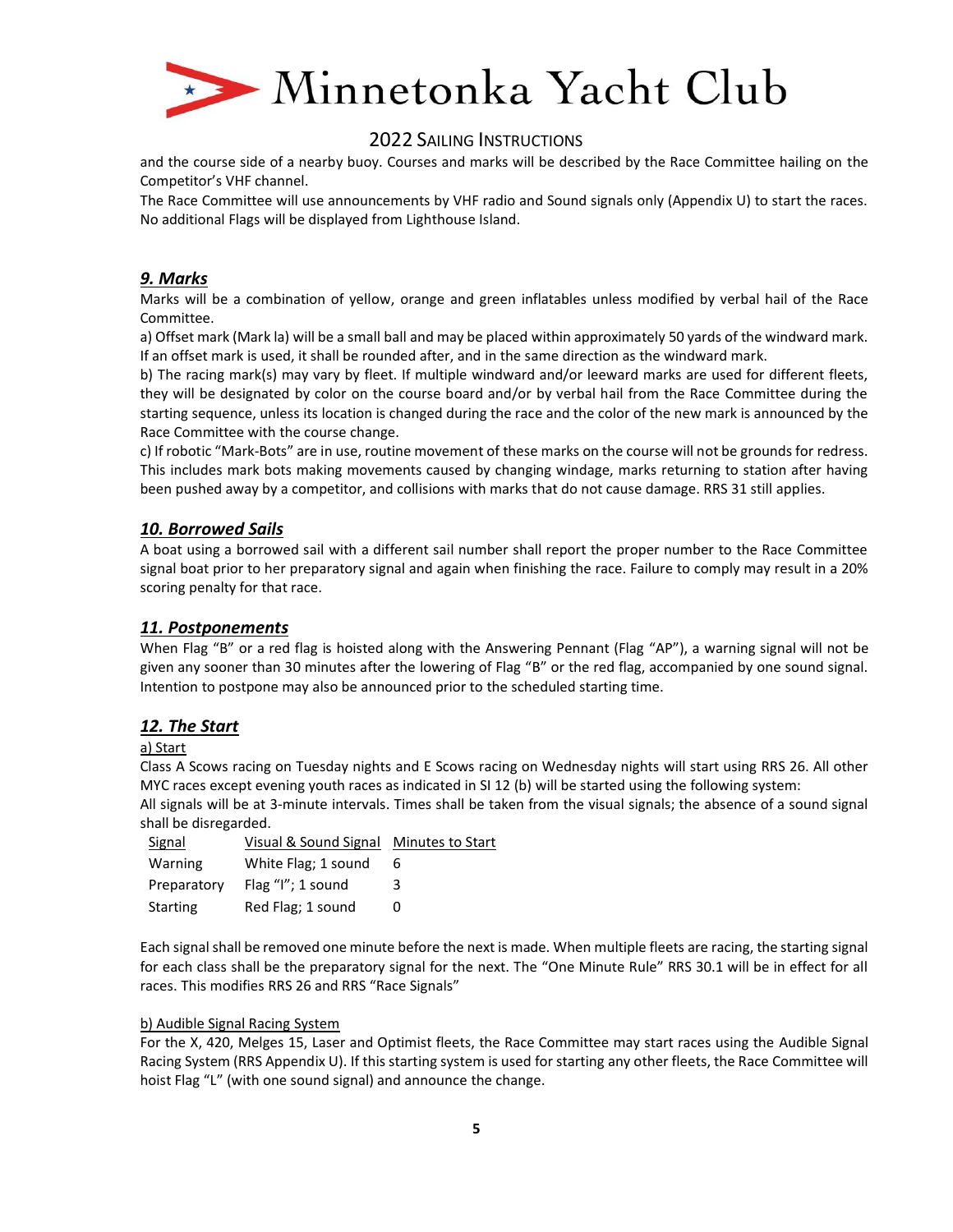

#### c) Start Line

The start line will be between a staff displaying an orange flag on the Race Committee boat and the course side of the starting mark. A second mid-line start buoy in color **green** may be set in races with multiple fleets. If set, ALL fleets will use that mark as the port end of the start line except class E Scows who shall use the outer mark.

#### d) Individual Recall

The Race Committee will attempt to hail the boat(s) not in compliance with RRS 29.1 or 30.1, but it is the responsibility of the premature boats to start correctly. The Race Committee may make the OCS announcements by oral hail, and may supplement them with hails on the Competitor's VHF channel. Such announcements are a courtesy and failure to hear or understand them shall not constitute grounds for redress. This changes RRS 62.1(a).

#### e) General Recall

A class recalled shall always go to the end of the starting order and start three minutes after the last class (or previously recalled class) has started. Flag "First Substitute" will be lowered one minute before the next scheduled start, and no sound signal will be made. This changes RRS 29.2

## *13. Change of Course*

During Class A races the Race Committee may notify changes of course by VHF radio only. This changes RRS 33.

## *14. The Finish*

The finish line will be between a staff displaying an orange flag on the Race Committee boat and the course side of the finishing mark closest to the Race Committee boat. This changes Race Signals.

## *15. Taking a Penalty*

The first sentence of RRS 44.1 is changed to require a one turn penalty when a boat may have broken one or more rules of part 2 in an incident while racing. Rule 44.3 shall not apply. This changes RRS 44.3.

## *16. Time Limit*

The time limits under RRS 35 are:

- a) Two hours for non-Championship Series Races
- b) Two and one-half hours for Championship Series Races
- c) Five hours for the Burton Cup/ MS Cup Race

## *17. Protests*

a) Race Committee Notification A boat that intends to *protest* another boat is requested to inform the Race Committee at the finish.

## b) Filing

Protest Forms may be downloaded from the US SAILING web site: <https://www.ussailing.org/wp-content/uploads/2018/01/US-Sailing-2017-2020-Protest-Form.pdf>

Protest forms shall be filed online (via email) no later than 2400 (12:00 midnight) on the day of the race in question. with both the MYC Protest Committee Chair at [yngling361@gmail.com](mailto:yngling361@gmail.com) and the MYC Executive Director at [director@minnetonkayachtclub.org](mailto:director@minnetonkayachtclub.org)

Competitors who file protests are requested to leave a message at (952-474-4457) that a protest has been filed